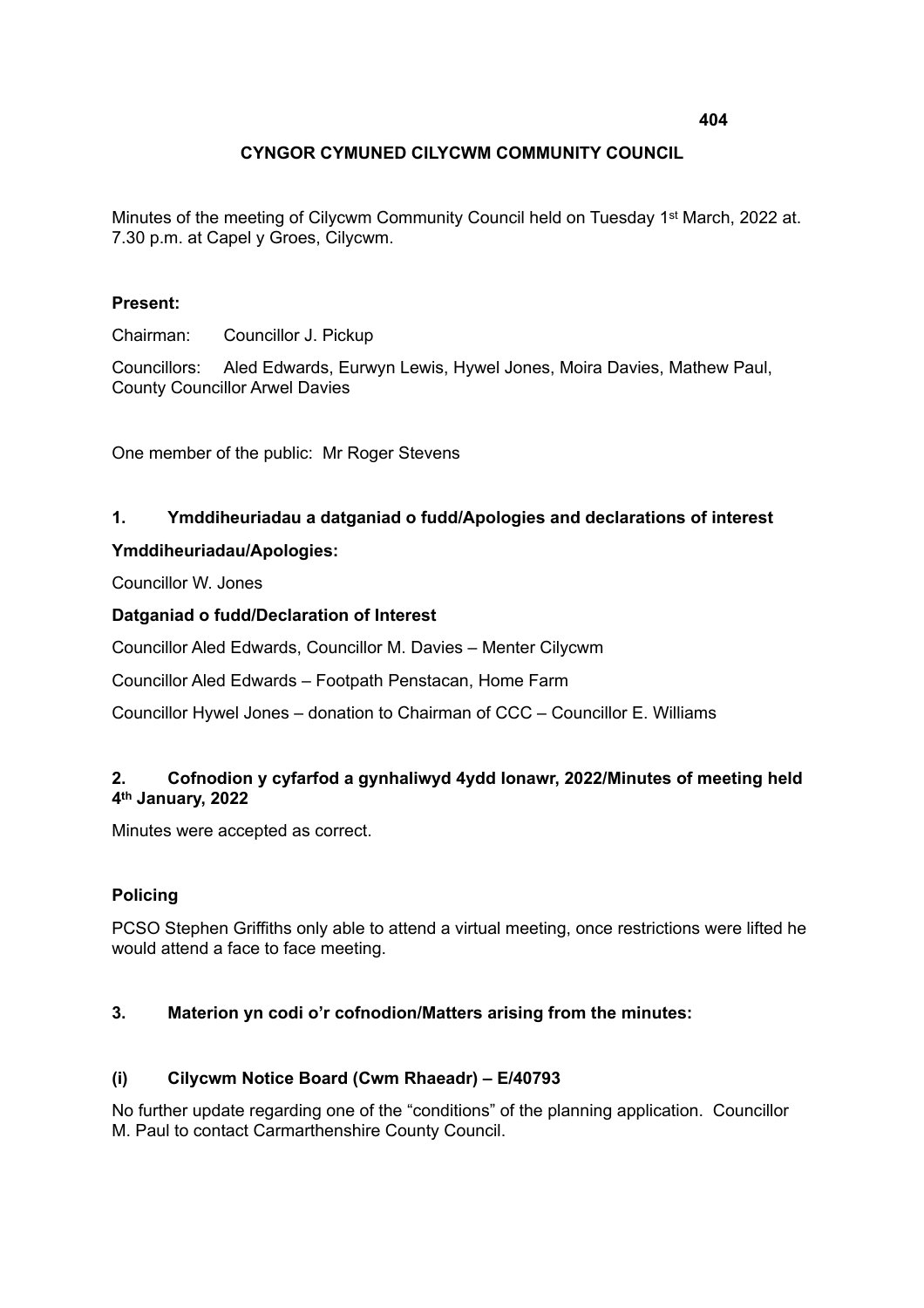The Notice Board in the Play Area had now fallen due to the strong winds.

Councillor J. Pickup agreed to arrange site meetings with Mr John Morgan. The Clerk had already written to Mr Morgan regarding the work involved and had included a copy to Councillor J. Pickup.

# **(ii) Water Supply Cilycwm**

Councillors J. Pickup and Councillor M. Davies had met with Mr Rob Wilson and Mr Steffan James in order to discuss the problem regarding the continual "burst water mains". Dwr Cymru would continue to carry out repairs in the area as required, unfortunately funding for capital works would not be available until 2025. Everyone to continue to report failures/water bursts in the area.

# **(iii) Broadband**

Continuing to await a reply regarding the funding for Broadband. A discussion regarding different suppliers followed. Rhandirmwyn mast would be switched on imminently .

# **(iv) Holiday let, caravans, etc.**

The Clerk had written to Mr Jonathan Morgan, Carmarthenshire County Council, regarding the problem in Cilycwm but no reply had been received to date.

# **(v) Defibrillators for Siloh and Towy Bridge**

The defibrillator had been installed at Towy Bridge. A problem had arisen regarding a location for the defibrillator at Siloh but it was finally agreed to place it near the Notice Board. Once defibrillators were in place and there were no further COVID restrictions a training evening would be organised.

# **(vi) Litter Bins for Towy Bridge Area**

No details had been received regarding exact location.

# **9 (d) Salt/Grit boxes**

The grit bins in the Cilycwm/Rhandirmwayn area have been replenished recently. In the future with a query such as this please can we be more specific with the locations.

# **9 (f) Land near Greenlodge/New House**

Mr Roger Stevens had attended the meeting to listen to our response to the above issue. The Highway Inspector will check the land in question, but they will only be able to take action on growth affecting the carriageway at this location.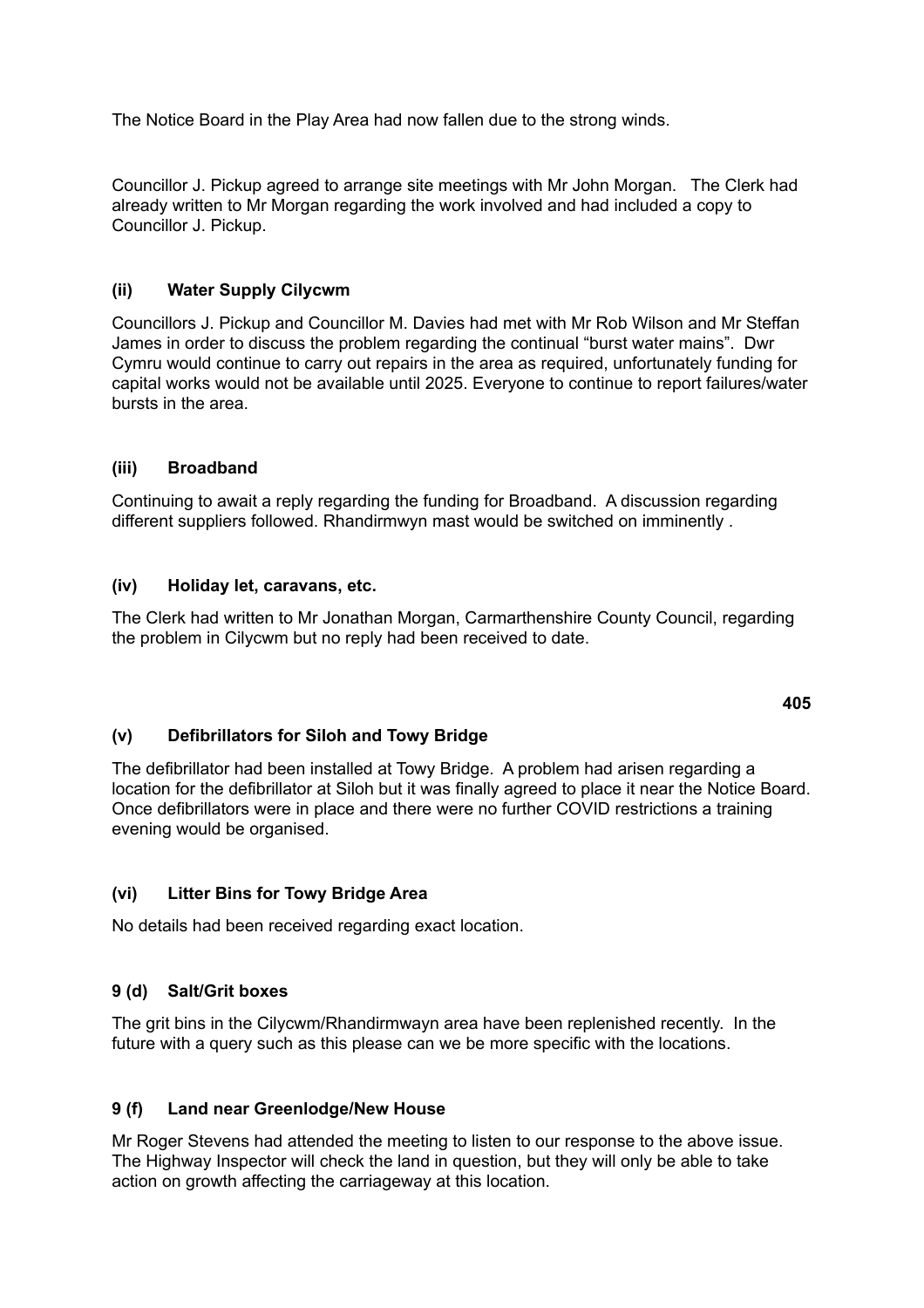# **9 (g) Potholes at Gallt y Berre Bridge**

The area gang were currently treating the defects.

# **4. Gohebiaeth/Correspondence**

(i) Queen's Jubilee Hywel Dda newsletter OVW Bulletin OVW training dates for January Engagement survey to additional dog controls CCC Budget consultation reminder Promotion Video – raising awareness Community and Town Councillors Tree planting and orchard Nature Forum Community Health Newsletter 2022 Dwr Cymru – pre-consultation water resources management plan Family Foundation Project Glastir Woodland IRP Financial report Emergency road closure All the above sent by email (ii) Planning Aid Wales – upcoming training Apprenticeship Scheme WAG Wales' Natural Environment Care Inspectorate Wales National Advisory Board – new board members OVW – result of multi-location meeting consultation Countryside code for land managers CCC – fair and respectful election campaign report Code of Coduct training/list of declarations of interest

# **5. Materion Ariannol/Financial Matters**

# **(i) Adroddiad Ariannol/Financial Report**

Donations had been received towards the defibrillator totalling £1,050.00. Thank you letters sent to everyone. Total cost of defibrillators £2,458.00 minus donations.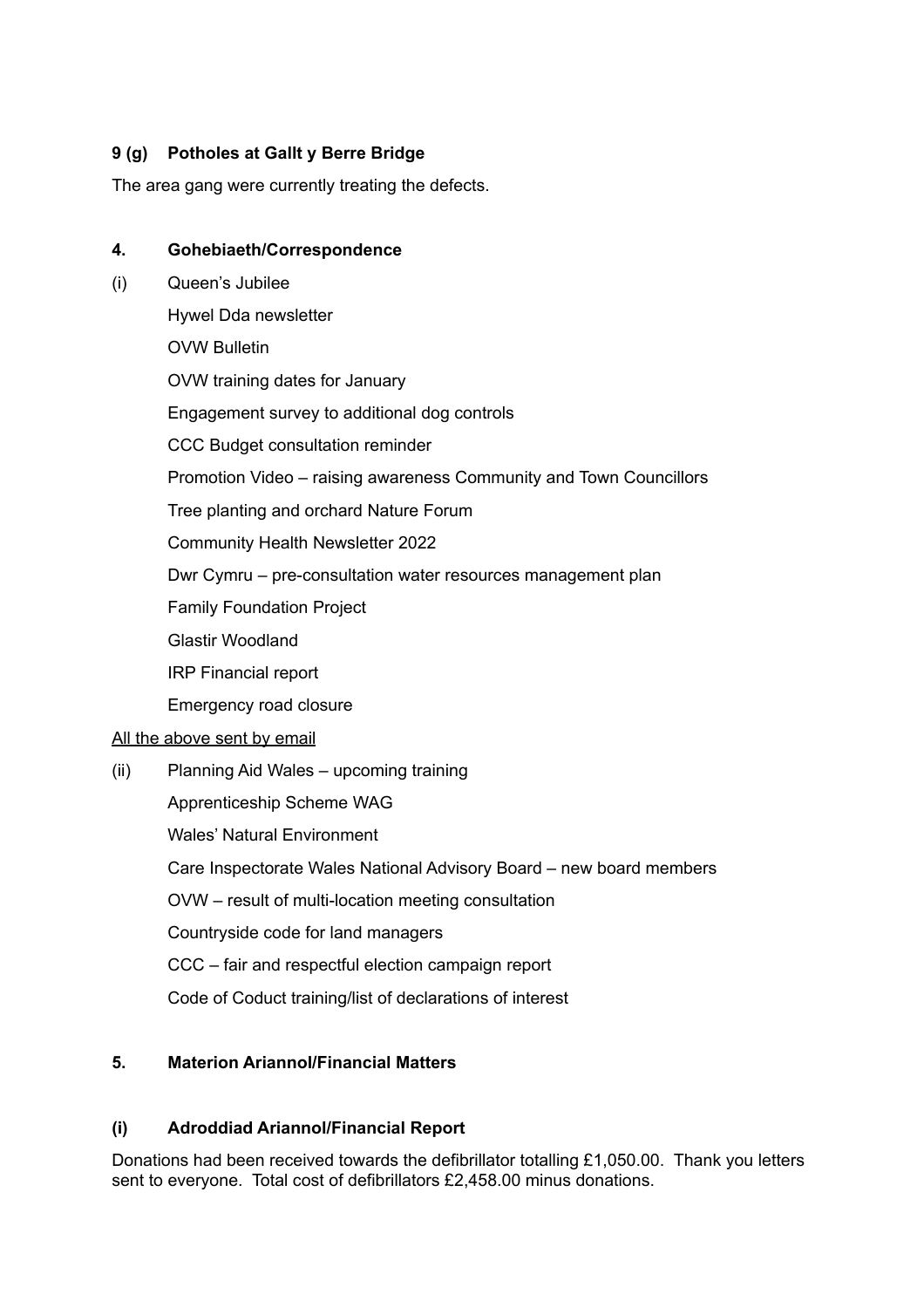# **(ii) Cais am Arian/Request for financial support**

Cylch Blaenau Tywi – Urdd

Llangollen Eisteddfod

Chairman of CCC (Councillor E. Williams) – appeal for donation Air Ambulance. This was discussed and agreed to send a donation of £100.00

It was also discussed and agreed to send a donation of £150.00 towards the crisis in Ukraine.

#### **(iii) Cadarnhau Taliadau/Confirmation of Payments**

The following would be due for payment before the next meeting, Clerks Wages, HMRC, Carmarthenshire County Council – footway charges, HB Enoch & Owen – payroll costs.

As soon as the correct cost is received the Clerk to email every member.

#### **(iv) Derbyniadau/Recipts**

None.

The Clerk had received confirmation from Lloyds Bank that she would be the addressee in the future on the Bank Account, unfortunately the name was incorrect and a letter had been sent to the Bank.

# **6. Materion Cymunedol/Community Matters**

#### **Menter Cilycwm**

A new group "Cywion Cilycwm" would be holding their first meeting. An appeal was made for a roll of carpet and hopefully everything would be in place by April. The downstairs room was very accessible. A stair gate was required there was painting work to be done, with the assistance of volunteers.

Councillor Moira Davies reported that there would be a Bring and Buy Sale on Saturday, also possibly a Food Fair and Cilycwm Show in the future.

Grants were continually being sought, some grants need the money to be spent before applying. Cadw (repairing a further 2 windows), Heritage Fund, Welsh Charity Fund, Digital improvement fund to improve the broadband connection.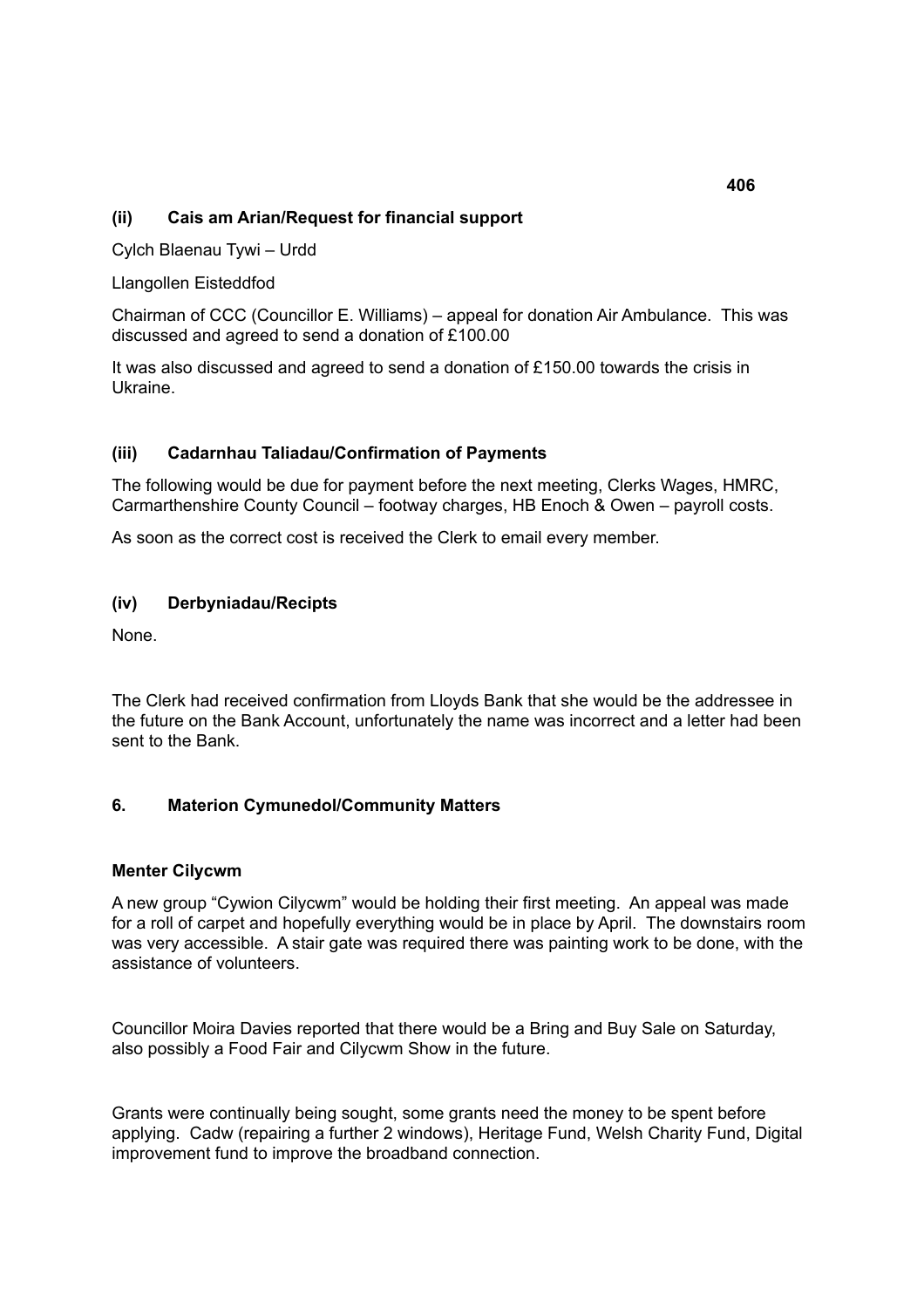# **7. Materion Cynllunio/Planning Matters**

Carmarthenshire County Council – PL/03395 – Erection of solar panel arrays – land at Bwlchtrebanau, Porthyrhyd.

Copies of the consultation had been sent to everyone with no issues reported.

# **8. Llwybrau Cyhoeddus & Priffyrdd/Public Footpaths and Highway Issues**

# **Footpath near Home Farm**

Councillor Aled Edwards was supposed to meet with Mr Jason Lawday, Carmarthenshire County Council, but the meeting had been cancelled. Natural Resources Wales had not cleared the area, the Clerk to send an email to Jason Lawday.

#### **Cwm Rhaeadr/Aberhosan**

The Clerk had reported the issue and the maintenance team was waiting for an update.

# **Footpath 8/21 – Penstacan**

Nothing to report from Carmarthenshire County Council. This problem was discussed and as mentioned previously the were problems finding the correct route.

The following was also mentioned in the email from Mr Jason Lawday:

The gate on path 8/13, at the sewage works in Rhandirmwyn had been relocated by Welsh Water and is no longer locked. They are in discussion with the landowner regarding improvements to the adjacent riverside path 8/12.

They had recently interviewed for two new members of staff, so hopefully they will have more capacity in the near future.

# **Prioritizing Footpaths**

The chairman agreed to speak to the PRoW office.

# **9. Other Matters**

# **9 (h) Dog Fouling**

Dog Fouling was an issue in the area, the Clerk to contact Mr Michael Roberts, Local Environment Quality Policy Officer, who had also sent posters ready for display.